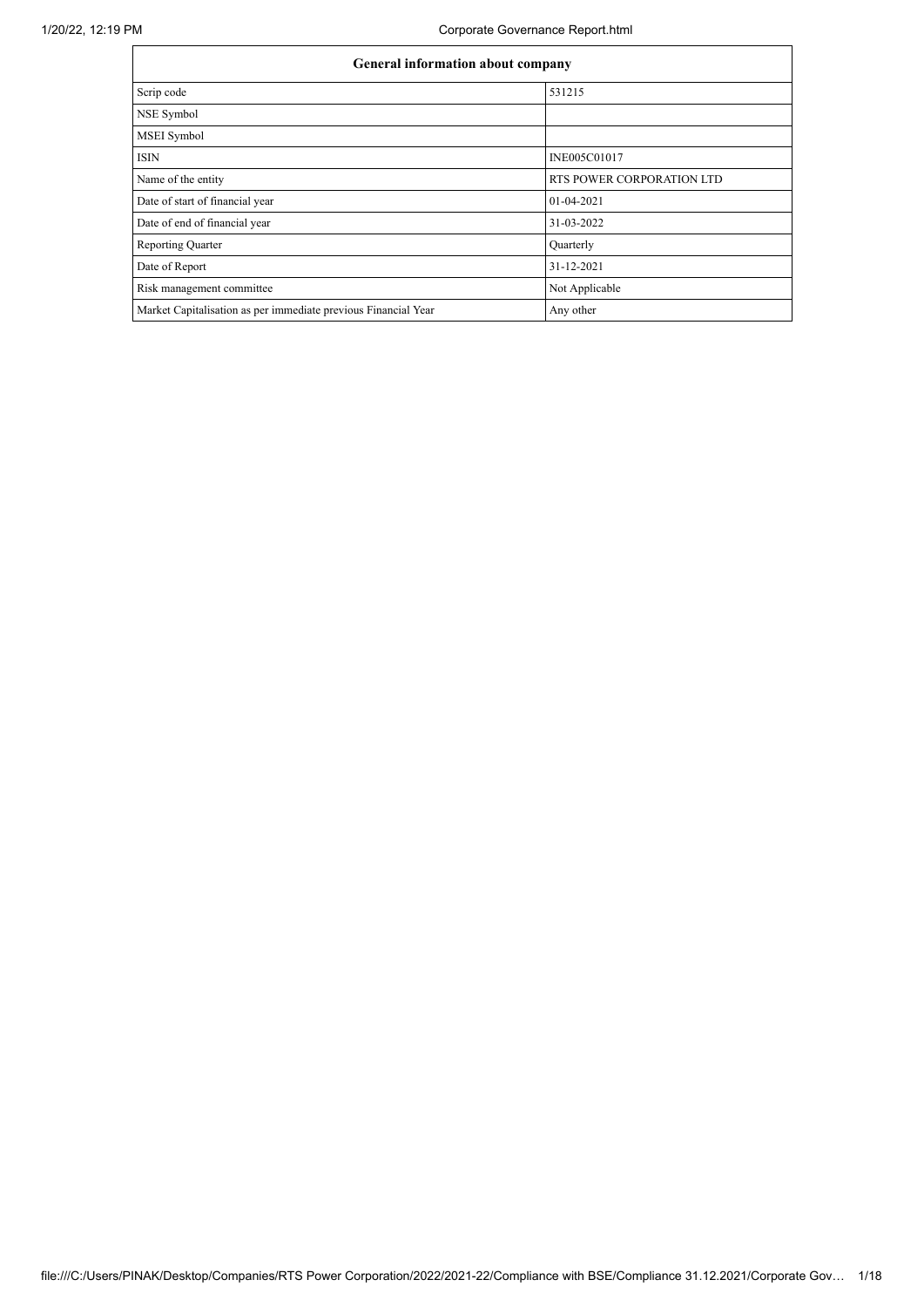## **Annexure I**

## **Annexure I to be submitted by listed entity on quarterly basis**

## **I. Composition of Board of Directors**

|          |            |            |                                                       |                            |                               |                         | Disclosure of notes on composition of board of directors explanatory                                 |                                             |                                                     |                            |                      |                                            |                                                                                                                                                  |                                                                                                                                                                      |                                                                                                                                                                          |                                                                                                                                                                                                         |
|----------|------------|------------|-------------------------------------------------------|----------------------------|-------------------------------|-------------------------|------------------------------------------------------------------------------------------------------|---------------------------------------------|-----------------------------------------------------|----------------------------|----------------------|--------------------------------------------|--------------------------------------------------------------------------------------------------------------------------------------------------|----------------------------------------------------------------------------------------------------------------------------------------------------------------------|--------------------------------------------------------------------------------------------------------------------------------------------------------------------------|---------------------------------------------------------------------------------------------------------------------------------------------------------------------------------------------------------|
|          |            |            |                                                       |                            |                               |                         |                                                                                                      |                                             | Whether the listed entity has a Regular Chairperson |                            |                      | Yes                                        |                                                                                                                                                  |                                                                                                                                                                      |                                                                                                                                                                          |                                                                                                                                                                                                         |
|          |            |            |                                                       |                            |                               |                         |                                                                                                      |                                             | Whether Chairperson is related to MD or CEO No      |                            |                      |                                            |                                                                                                                                                  |                                                                                                                                                                      |                                                                                                                                                                          |                                                                                                                                                                                                         |
| he       | PAN        | <b>DIN</b> | Category 1<br>of directors                            | Category 2<br>of directors | Category<br>3 of<br>directors | Date<br>of<br>Birth     | Whether<br>special<br>resolution<br>passed?<br>[Refer Reg.<br>$17(1A)$ of<br>Listing<br>Regulations] | Date of<br>passing<br>special<br>resolution | <b>Initial Date</b><br>of<br>appointment            | Date of Re-<br>appointment | Date of<br>cessation | Tenure<br>of<br>director<br>(in<br>months) | No of<br>Directorship<br>in listed<br>entities<br>including<br>this listed<br>entity (Refer<br>Regulation<br>$17A$ of<br>Listing<br>Regulations) | No of<br>Independent<br>Directorship<br>in listed<br>entities<br>including<br>this listed<br>entity<br>(Refer<br>Regulation<br>$17A(1)$ of<br>Listing<br>Regulations | Number of<br>memberships<br>in Audit/<br>Stakeholder<br>Committee(s)<br>including this<br>listed entity<br>(Refer<br>Regulation<br>$26(1)$ of<br>Listing<br>Regulations) | No of post of<br>Chairperson<br>in Audit/<br>Stakeholder<br>Committee<br>held in listed<br>entities<br>including<br>this listed<br>entity (Refer<br>Regulation<br>$26(1)$ of<br>Listing<br>Regulations) |
|          | ACWPJ3922A | 00013732   | Non-<br>Executive -<br>Independent<br>Director        | Chairperson                |                               | $16-$<br>$02 -$<br>1935 | Yes                                                                                                  | $30 - 09 -$<br>2019                         | 20-02-1985                                          | 30-09-2019                 |                      | 24                                         | 5                                                                                                                                                | 5                                                                                                                                                                    | $\overline{7}$                                                                                                                                                           | 5                                                                                                                                                                                                       |
| ł٨<br>IA | ADPPB9324C | 00013637   | Executive<br>Director                                 | Not<br>Applicable          |                               | $24 -$<br>$10-$<br>1957 | NA                                                                                                   |                                             | 23-12-1975                                          | 01-04-2020                 |                      |                                            |                                                                                                                                                  |                                                                                                                                                                      | 2                                                                                                                                                                        | $\mathbf{0}$                                                                                                                                                                                            |
| IA       | ADOPB1485K | 00013712   | Executive<br>Director                                 | Not<br>Applicable          | MD                            | $14-$<br>$08 -$<br>1963 | NA                                                                                                   |                                             | 17-10-1995                                          | 01-12-2018                 |                      |                                            |                                                                                                                                                  | $\Omega$                                                                                                                                                             | $\bf{0}$                                                                                                                                                                 | $\mathbf{0}$                                                                                                                                                                                            |
| IA       | ADOPB0852E | 00977628   | Non-<br>Executive -<br>Non<br>Independent<br>Director | Not<br>Applicable          |                               | $19-$<br>$11-$<br>1966  | Yes                                                                                                  | $30 - 09 -$<br>2019                         | 14-02-2014                                          | 30-09-2019                 |                      |                                            |                                                                                                                                                  | $\Omega$                                                                                                                                                             | $\mathbf{0}$                                                                                                                                                             | $\overline{0}$                                                                                                                                                                                          |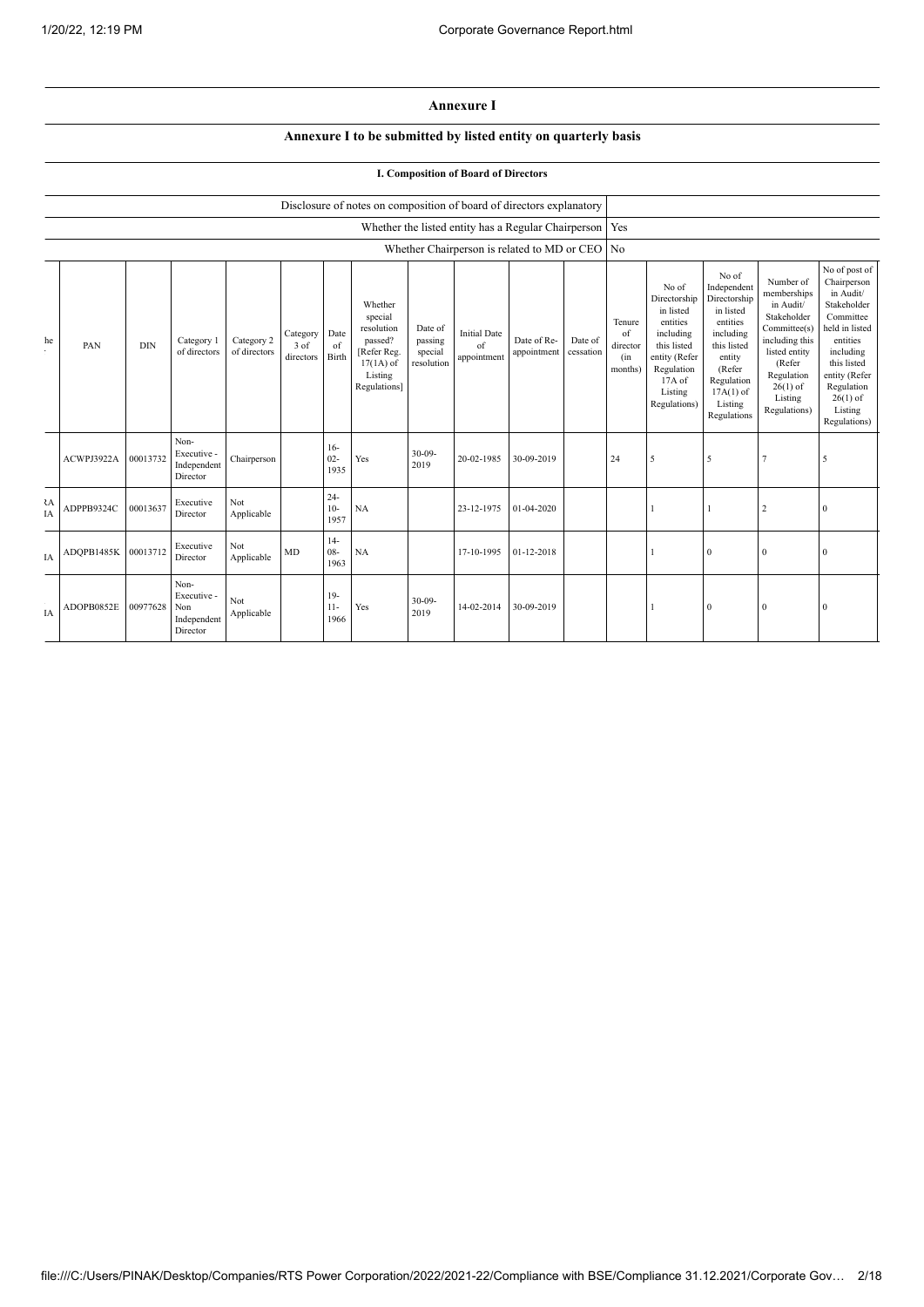|           | <b>I. Composition of Board of Directors</b><br>Disclosure of notes on composition of board of directors explanatory |                                               |            |            |                                                |                               |                               |                                |                                                                                                      |                                             |                                          |                            |                      |                                            |                                                                                                                                                |                                                                                                                                                                      |
|-----------|---------------------------------------------------------------------------------------------------------------------|-----------------------------------------------|------------|------------|------------------------------------------------|-------------------------------|-------------------------------|--------------------------------|------------------------------------------------------------------------------------------------------|---------------------------------------------|------------------------------------------|----------------------------|----------------------|--------------------------------------------|------------------------------------------------------------------------------------------------------------------------------------------------|----------------------------------------------------------------------------------------------------------------------------------------------------------------------|
|           | Whether the listed entity has a Regular Chairperson                                                                 |                                               |            |            |                                                |                               |                               |                                |                                                                                                      |                                             |                                          |                            |                      |                                            |                                                                                                                                                |                                                                                                                                                                      |
| <b>Sr</b> | Title<br>(Mr<br>Ms)                                                                                                 | Name of the<br>Director                       | PAN        | <b>DIN</b> | Category 1<br>of directors                     | Category 2<br>of<br>directors | Category<br>3 of<br>directors | Date<br><sub>of</sub><br>Birth | Whether<br>special<br>resolution<br>passed?<br>[Refer Reg.<br>$17(1A)$ of<br>Listing<br>Regulations] | Date of<br>passing<br>special<br>resolution | <b>Initial Date</b><br>of<br>appointment | Date of Re-<br>appointment | Date of<br>cessation | Tenure<br>of<br>director<br>(in<br>months) | No of<br>Directorship<br>in listed<br>entities<br>including<br>this listed<br>entity (Refer<br>Regulation<br>17A of<br>Listing<br>Regulations) | No of<br>Independent<br>Directorship<br>in listed<br>entities<br>including<br>this listed<br>entity<br>(Refer<br>Regulation<br>$17A(1)$ of<br>Listing<br>Regulations |
| 5         | Mr                                                                                                                  | <b>ALOK</b><br><b>KUMAR</b><br><b>BANTHIA</b> | ADFPB4063L | 00528159   | Non-<br>Executive -<br>Independent<br>Director | Not<br>Applicable             |                               | $02 -$<br>$09-$<br>1958        | Yes                                                                                                  | $30 - 09 -$<br>2019                         | 14-04-2014                               | 30-09-2014                 |                      | 24                                         |                                                                                                                                                |                                                                                                                                                                      |
| 6         | Mr                                                                                                                  | <b>SIDDHARTH</b><br><b>BHUTORIA</b>           | ADOPB7582M | 00060933   | Executive<br>Director                          | Not<br>Applicable             |                               | $18 -$<br>$12 -$<br>1985       | <b>NA</b>                                                                                            |                                             | 15-07-2020                               |                            |                      |                                            |                                                                                                                                                | $\Omega$                                                                                                                                                             |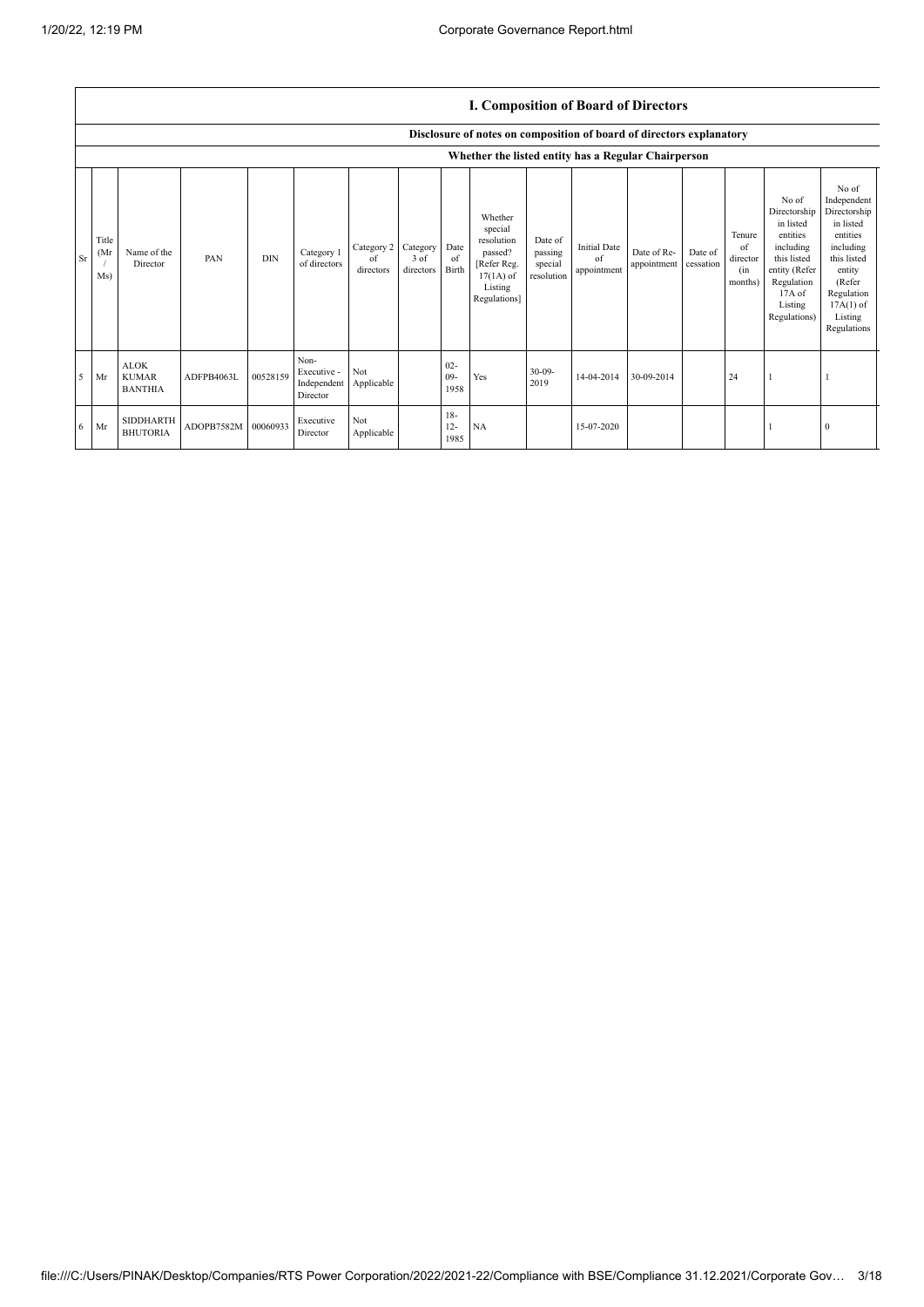|                | <b>Audit Committee Details</b> |                                     |                                         |                        |                      |         |  |  |  |  |
|----------------|--------------------------------|-------------------------------------|-----------------------------------------|------------------------|----------------------|---------|--|--|--|--|
|                |                                |                                     |                                         |                        |                      |         |  |  |  |  |
| <b>Sr</b>      | DIN<br>Number                  | Name of Committee<br>members        | Category 2 of<br>directors              | Date of<br>Appointment | Date of<br>Cessation | Remarks |  |  |  |  |
|                | 00013732                       | <b>SARDUL SINGH</b><br>JAIN         | Non-Executive - Independent<br>Director | Chairperson            | 30-09-2019           |         |  |  |  |  |
| $\overline{2}$ | 00013637                       | <b>RAJENDRA</b><br><b>BHUTORIA</b>  | <b>Executive Director</b>               | Member                 | $01 - 04 - 2020$     |         |  |  |  |  |
|                | 00528159                       | <b>ALOK KUMAR</b><br><b>BANTHIA</b> | Non-Executive - Independent<br>Director | Member                 | 30-09-2019           |         |  |  |  |  |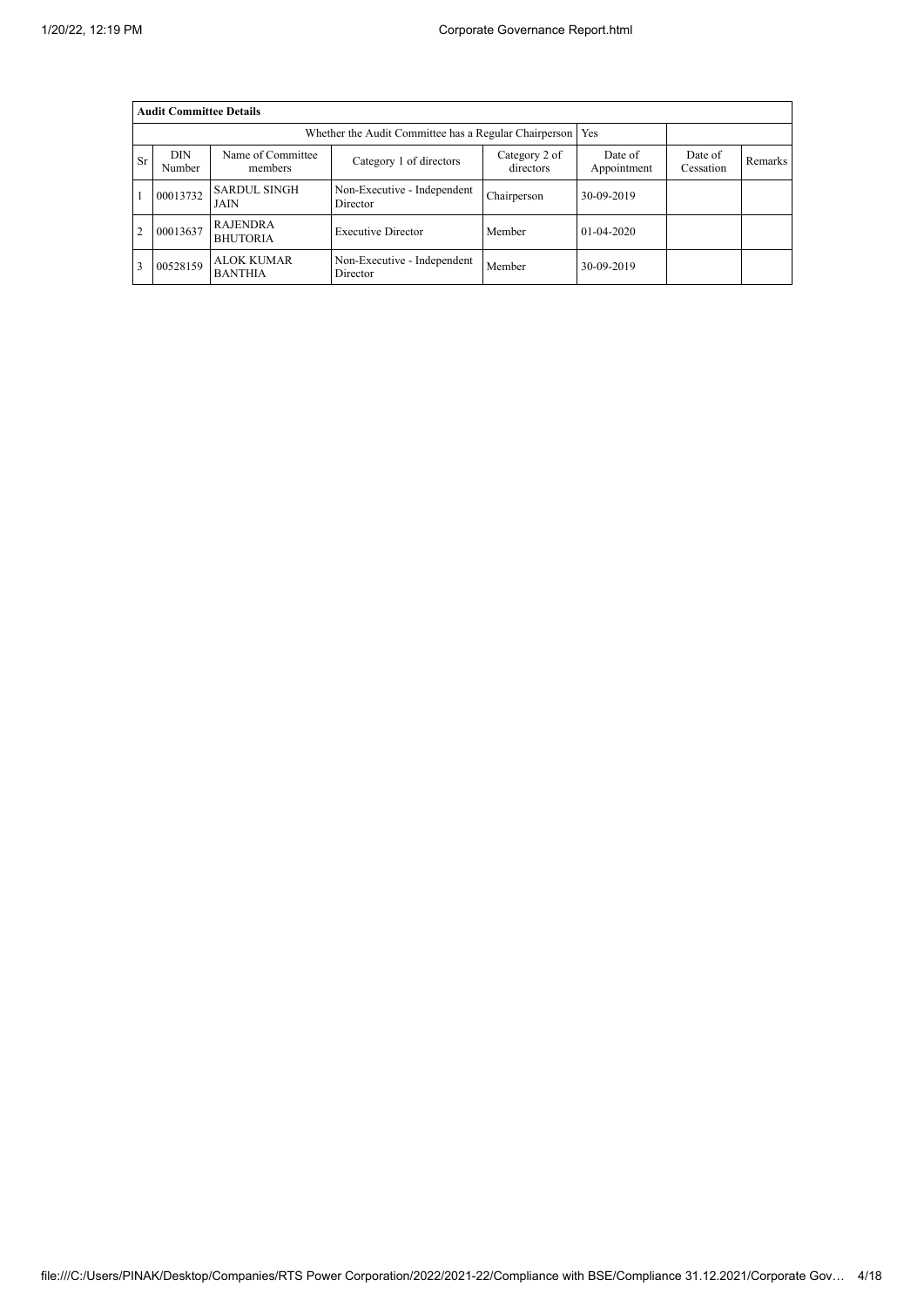|                | Nomination and remuneration committee                                       |                                     |                                                    |                      |            |  |  |  |  |  |
|----------------|-----------------------------------------------------------------------------|-------------------------------------|----------------------------------------------------|----------------------|------------|--|--|--|--|--|
|                | Whether the Nomination and remuneration committee has a Regular Chairperson |                                     |                                                    |                      |            |  |  |  |  |  |
| <b>Sr</b>      | DIN<br>Number                                                               | Name of Committee<br>members        | Date of<br>Appointment                             | Date of<br>Cessation | Remarks    |  |  |  |  |  |
|                | 00528159                                                                    | <b>ALOK KUMAR</b><br><b>BANTHIA</b> | Non-Executive - Independent<br>Director            | Chairperson          | 30-09-2019 |  |  |  |  |  |
| $\overline{2}$ | 00013732                                                                    | <b>SARDUL SINGH</b><br>JAIN         | Non-Executive - Independent<br>Director            | Member               | 30-09-2019 |  |  |  |  |  |
| 3              | 00977628                                                                    | <b>RACHNA</b><br><b>BHUTORIA</b>    | Non-Executive - Non<br><b>Independent Director</b> | Member               | 30-09-2019 |  |  |  |  |  |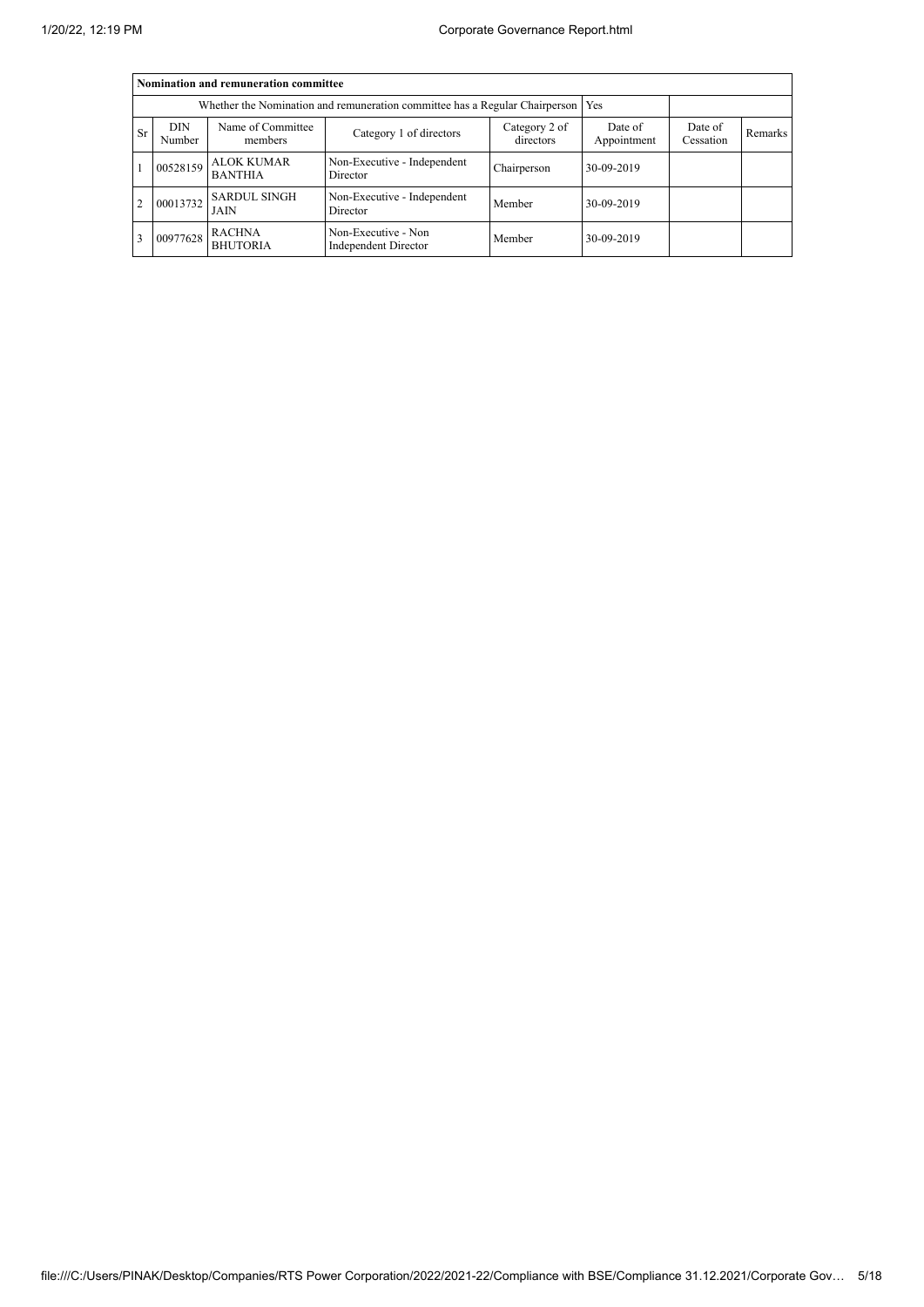|           | <b>Stakeholders Relationship Committee</b> |                                                                           |                                                    |                      |            |  |  |  |  |  |  |
|-----------|--------------------------------------------|---------------------------------------------------------------------------|----------------------------------------------------|----------------------|------------|--|--|--|--|--|--|
|           |                                            | Whether the Stakeholders Relationship Committee has a Regular Chairperson |                                                    | Yes                  |            |  |  |  |  |  |  |
| <b>Sr</b> | DIN<br>Number                              | Name of Committee<br>members                                              | Date of<br>Appointment                             | Date of<br>Cessation | Remarks    |  |  |  |  |  |  |
|           | 00528159                                   | <b>ALOK KUMAR</b><br><b>BANTHIA</b>                                       | Non-Executive - Independent<br>Director            | Chairperson          | 30-09-2019 |  |  |  |  |  |  |
| 2         | 00013732                                   | <b>SARDUL SINGH</b><br>JAIN                                               | Non-Executive - Independent<br>Director            | Member               | 30-09-2019 |  |  |  |  |  |  |
| 3         | 00977628                                   | <b>RACHNA</b><br><b>BHUTORIA</b>                                          | Non-Executive - Non<br><b>Independent Director</b> | Member               | 30-09-2019 |  |  |  |  |  |  |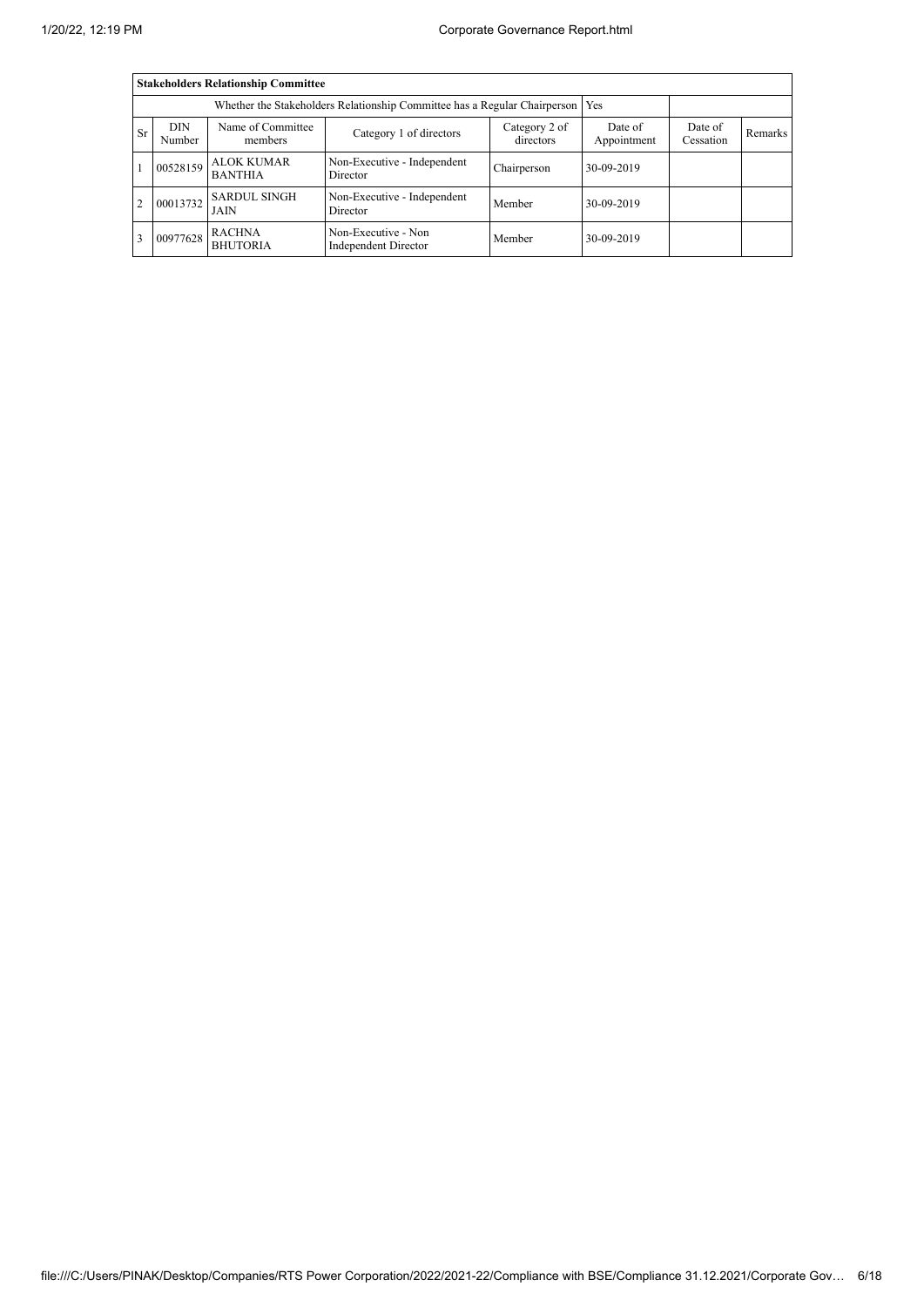|      | <b>Risk Management Committee</b> |                                                                 |                            |                            |                        |                      |         |  |  |  |
|------|----------------------------------|-----------------------------------------------------------------|----------------------------|----------------------------|------------------------|----------------------|---------|--|--|--|
|      |                                  | Whether the Risk Management Committee has a Regular Chairperson |                            |                            |                        |                      |         |  |  |  |
| l Sr | DIN<br>Number                    | Name of Committee<br>members                                    | Category 1 of<br>directors | Category 2 of<br>directors | Date of<br>Appointment | Date of<br>Cessation | Remarks |  |  |  |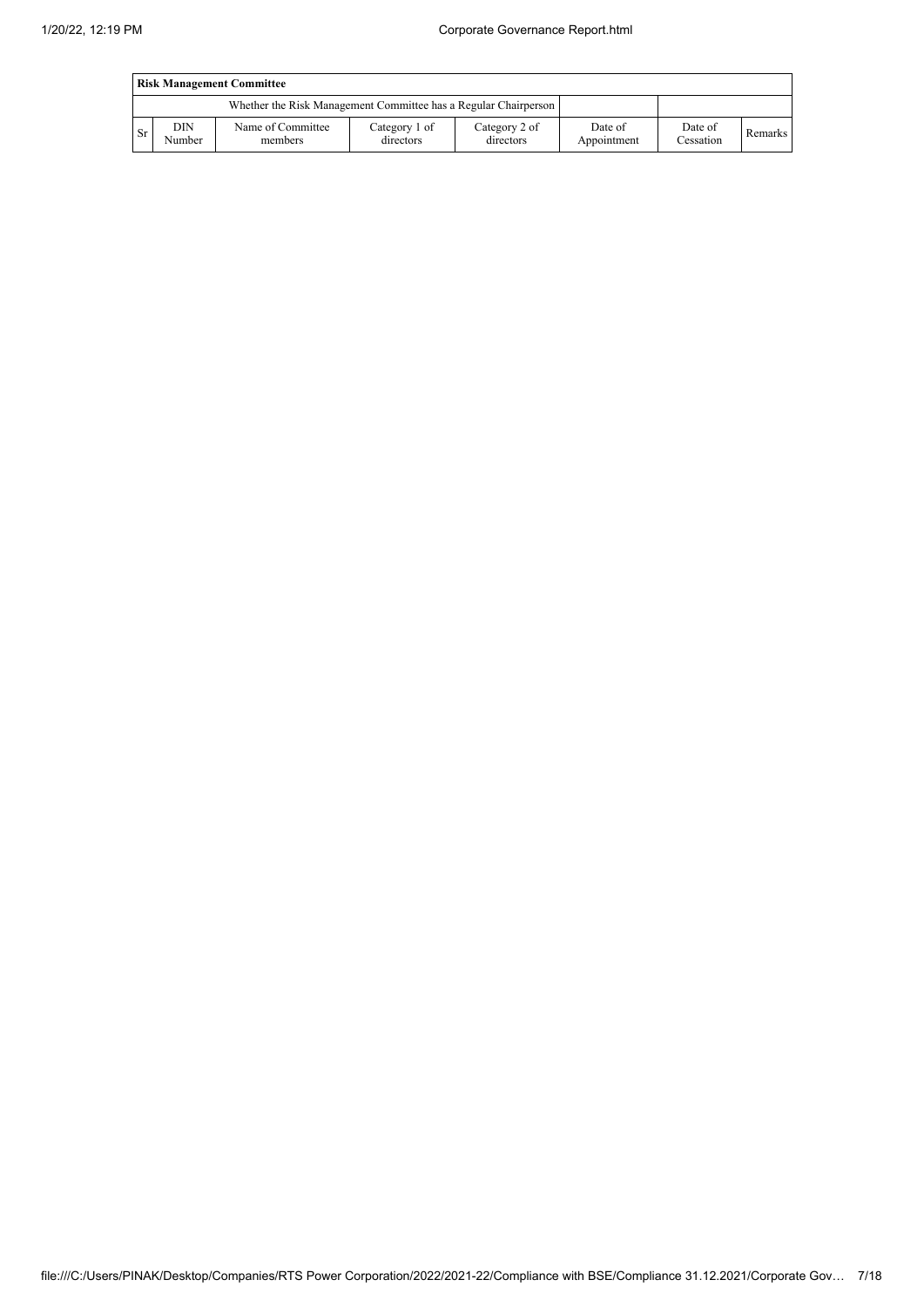|                | <b>Corporate Social Responsibility Committee</b>                                      |                                    |                                         |                      |                  |  |  |  |  |  |
|----------------|---------------------------------------------------------------------------------------|------------------------------------|-----------------------------------------|----------------------|------------------|--|--|--|--|--|
|                | Whether the Corporate Social Responsibility Committee has a Regular Chairperson   Yes |                                    |                                         |                      |                  |  |  |  |  |  |
| <b>Sr</b>      | DIN<br>Number                                                                         | Name of Committee<br>members       | Date of<br>Appointment                  | Date of<br>Cessation | Remarks          |  |  |  |  |  |
|                | 00013637                                                                              | RAJENDRA<br><b>BHUTORIA</b>        | <b>Executive Director</b>               | Chairperson          | $01 - 04 - 2020$ |  |  |  |  |  |
| $\overline{2}$ | 00013712                                                                              | <b>ABHAY BHUTORIA</b>              | <b>Executive Director</b>               | Member               | $01 - 12 - 2018$ |  |  |  |  |  |
|                | 00013732                                                                              | <b>SARDUL SINGH</b><br><b>JAIN</b> | Non-Executive - Independent<br>Director | Member               | 30-09-2019       |  |  |  |  |  |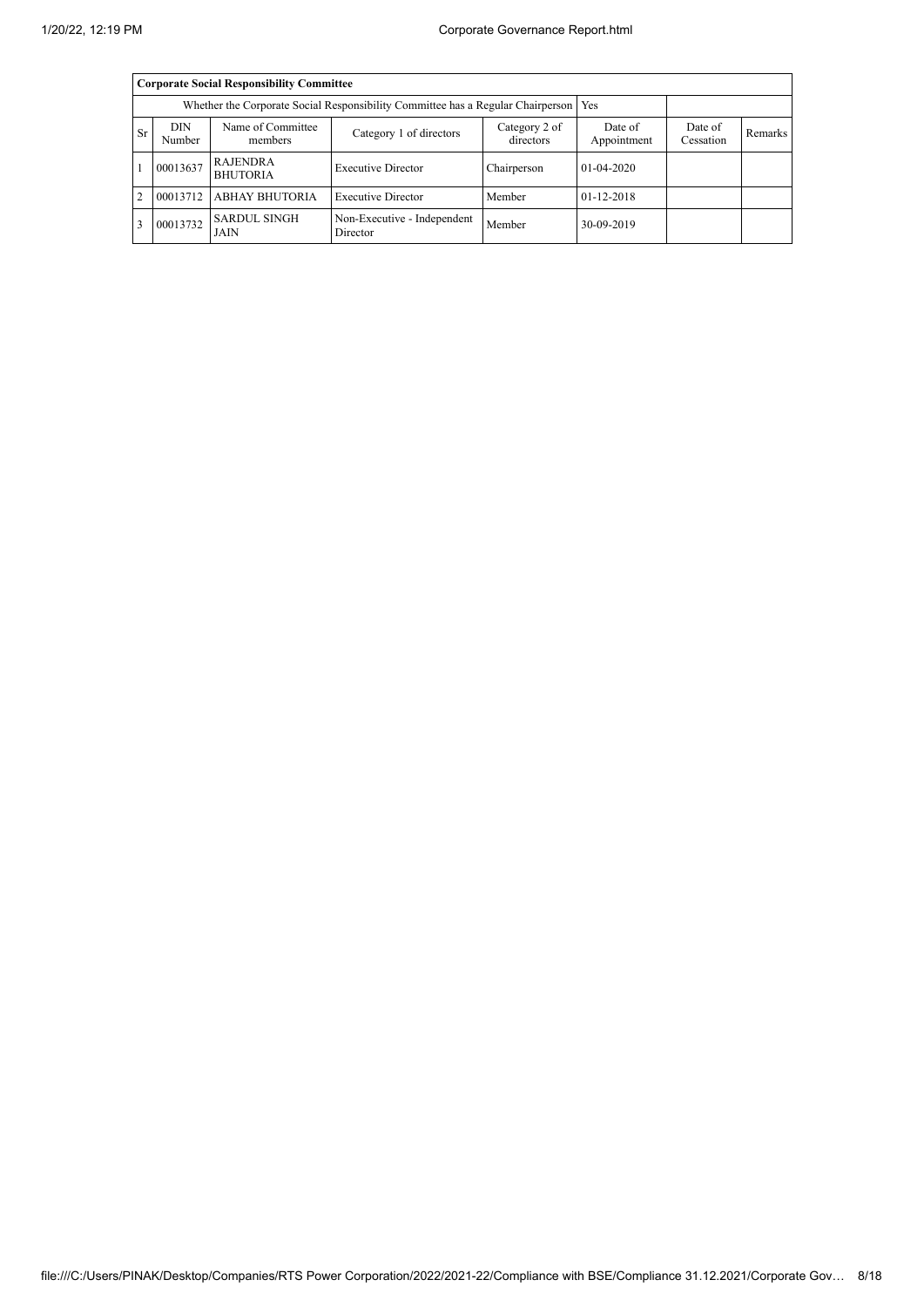| <b>Other Committee</b> |                                                                                                                         |  |  |
|------------------------|-------------------------------------------------------------------------------------------------------------------------|--|--|
|                        | Sr DIN Number Name of Committee members Name of other committee Category 1 of directors Category 2 of directors Remarks |  |  |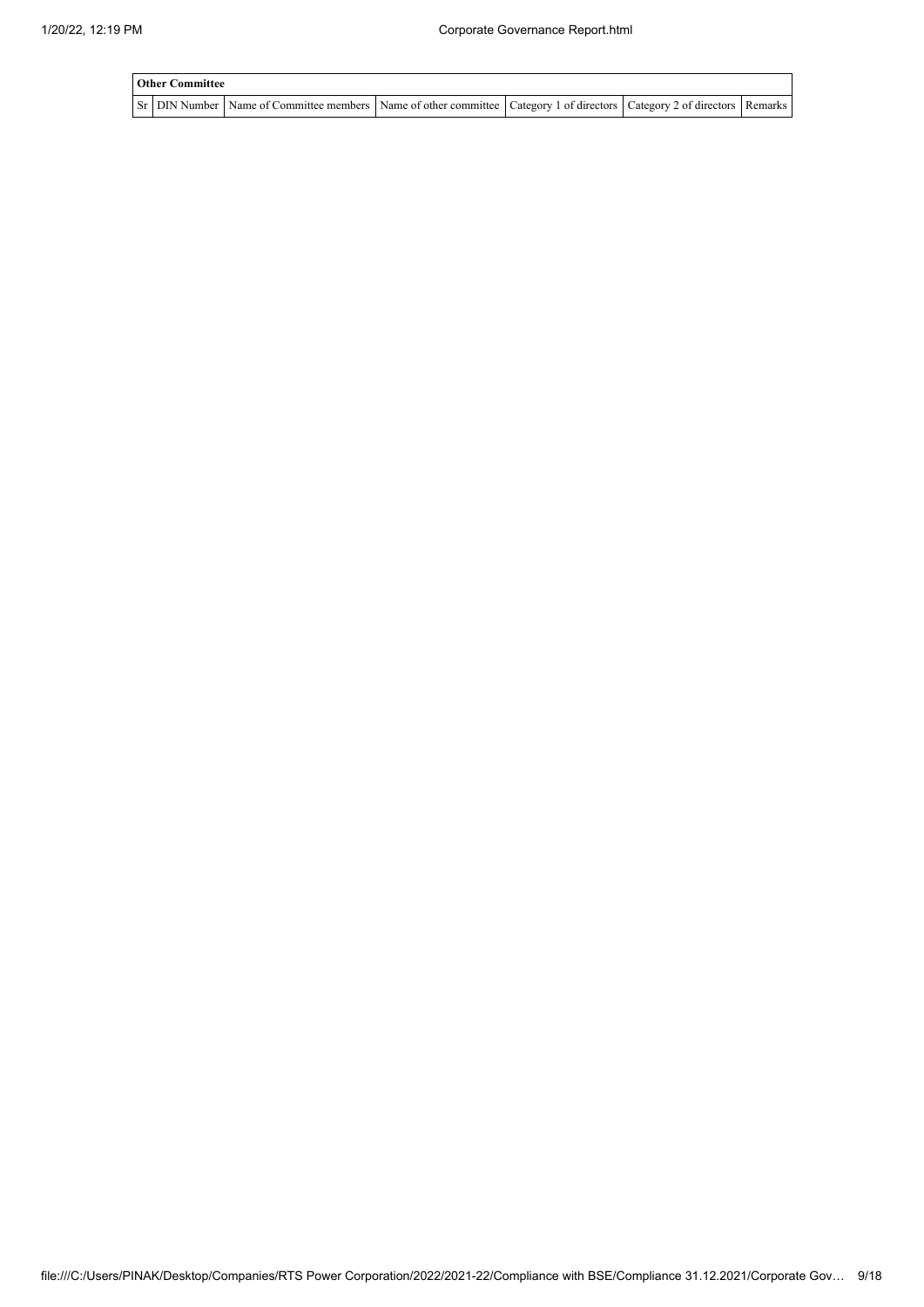|                | Annexure 1                                                          |                                                               |                                                                      |                                       |                                                     |                                                                                                  |                                                                 |  |  |
|----------------|---------------------------------------------------------------------|---------------------------------------------------------------|----------------------------------------------------------------------|---------------------------------------|-----------------------------------------------------|--------------------------------------------------------------------------------------------------|-----------------------------------------------------------------|--|--|
|                | <b>Annexure 1</b>                                                   |                                                               |                                                                      |                                       |                                                     |                                                                                                  |                                                                 |  |  |
|                | <b>III. Meeting of Board of Directors</b>                           |                                                               |                                                                      |                                       |                                                     |                                                                                                  |                                                                 |  |  |
|                | Disclosure of notes on meeting of<br>board of directors explanatory |                                                               |                                                                      |                                       |                                                     |                                                                                                  |                                                                 |  |  |
| Sr             | Date(s) of<br>meeting (if any)<br>in the previous<br>quarter        | $Date(s)$ of<br>meeting (if any)<br>in the current<br>quarter | Maximum gap<br>between any two<br>consecutive (in<br>number of days) | Notes for<br>not<br>providing<br>Date | Whether<br>requirement of<br>Quorum met<br>(Yes/No) | Number of Directors<br>present <sup>*</sup> (All directors<br>including Independent<br>Director) | No. of<br>Independent<br>Directors<br>attending the<br>meeting* |  |  |
|                | 29-09-2021                                                          |                                                               |                                                                      |                                       | Yes                                                 | 6                                                                                                |                                                                 |  |  |
| $\overline{2}$ |                                                                     | 13-11-2021                                                    | 44                                                                   |                                       | Yes                                                 | 6                                                                                                |                                                                 |  |  |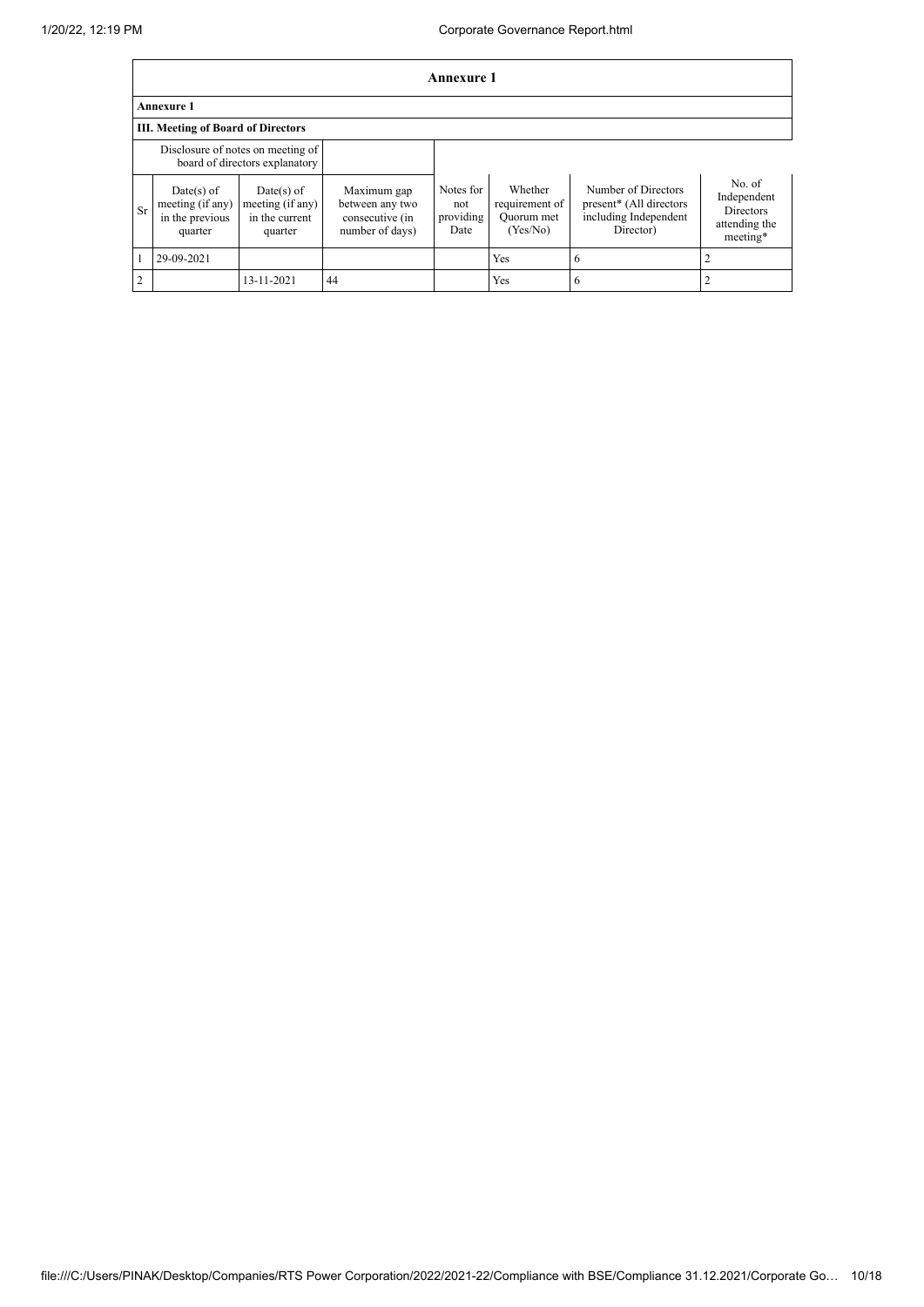$\blacksquare$ 

|                | Annexure 1                                               |                                                                                                          |                                                                      |                               |                                       |                                                        |                                                                                            |                                                                        |  |
|----------------|----------------------------------------------------------|----------------------------------------------------------------------------------------------------------|----------------------------------------------------------------------|-------------------------------|---------------------------------------|--------------------------------------------------------|--------------------------------------------------------------------------------------------|------------------------------------------------------------------------|--|
|                | <b>IV. Meeting of Committees</b>                         |                                                                                                          |                                                                      |                               |                                       |                                                        |                                                                                            |                                                                        |  |
|                | Disclosure of notes on meeting of committees explanatory |                                                                                                          |                                                                      |                               |                                       |                                                        |                                                                                            |                                                                        |  |
| <b>Sr</b>      | Name of<br>Committee                                     | Date(s) of meeting (Enter<br>dates of Previous quarter<br>and Current quarter in<br>chronological order) | Maximum gap<br>between any two<br>consecutive (in<br>number of days) | Name of<br>other<br>committee | Reson for<br>not<br>providing<br>date | Whether<br>requirement<br>of Ouorum<br>met<br>(Yes/No) | Number of<br>Directors present*<br>(All directors<br>including<br>Independent<br>Director) | No. of<br>Independent<br><b>Directors</b><br>attending the<br>meeting* |  |
|                | Audit<br>Committee                                       | 29-09-2021                                                                                               |                                                                      |                               |                                       | Yes                                                    |                                                                                            | 2                                                                      |  |
| $\overline{2}$ | Audit<br>Committee                                       | 13-11-2021                                                                                               | 44                                                                   |                               |                                       | Yes                                                    |                                                                                            |                                                                        |  |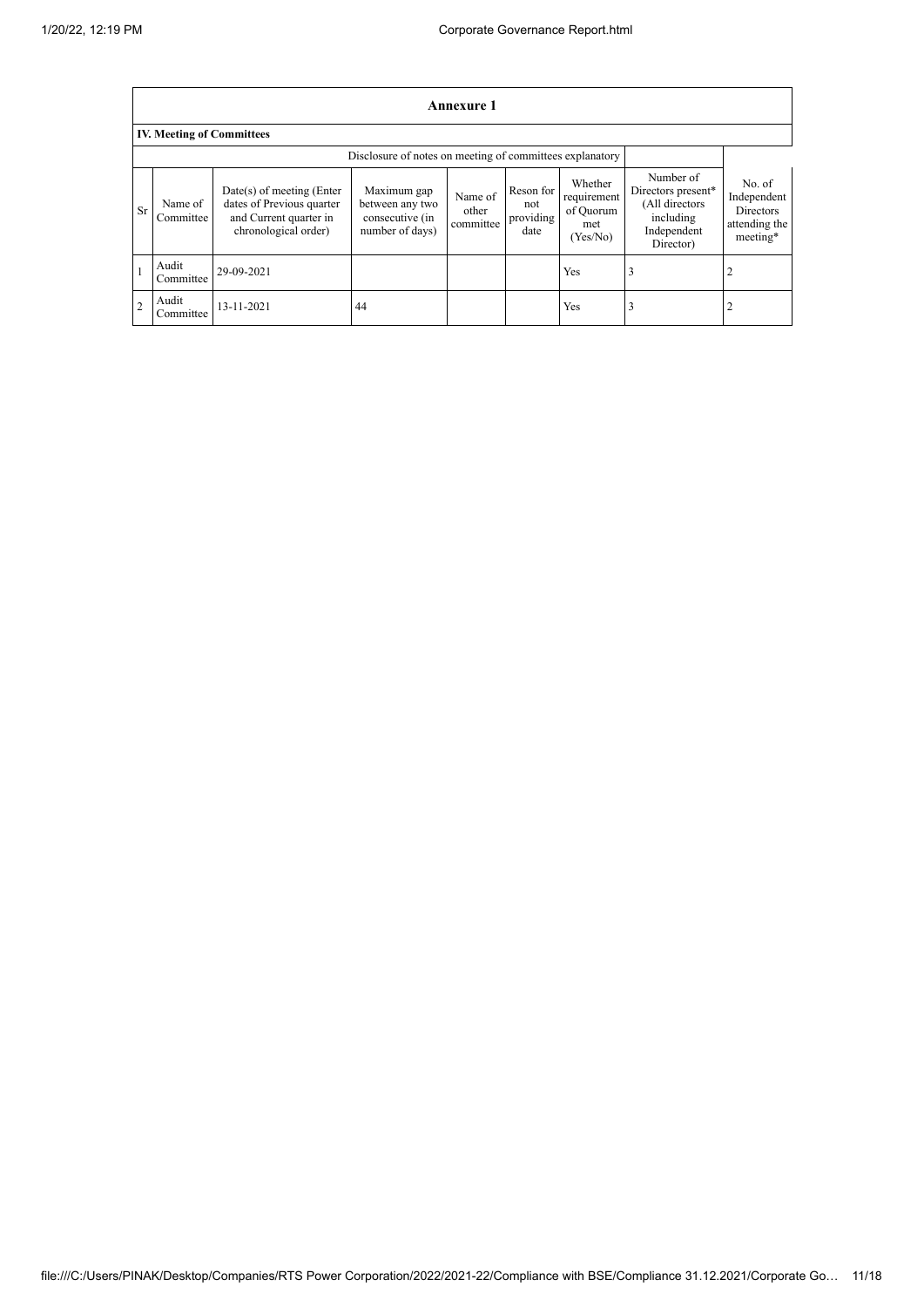|                         | Annexure 1                                                                                                |                                  |                                                                    |  |  |  |  |  |
|-------------------------|-----------------------------------------------------------------------------------------------------------|----------------------------------|--------------------------------------------------------------------|--|--|--|--|--|
|                         | V. Related Party Transactions                                                                             |                                  |                                                                    |  |  |  |  |  |
| <b>Sr</b>               | Subject                                                                                                   | Compliance status<br>(Yes/No/NA) | If status is "No" details of non-<br>compliance may be given here. |  |  |  |  |  |
| 1                       | Whether prior approval of audit committee obtained                                                        | Yes                              |                                                                    |  |  |  |  |  |
| $\overline{2}$          | Whether shareholder approval obtained for material RPT                                                    | NA                               |                                                                    |  |  |  |  |  |
| $\overline{\mathbf{3}}$ | Whether details of RPT entered into pursuant to omnibus approval<br>have been reviewed by Audit Committee | Yes                              |                                                                    |  |  |  |  |  |
|                         | Disclosure of notes on related party transactions<br>Textual Information(1)                               |                                  |                                                                    |  |  |  |  |  |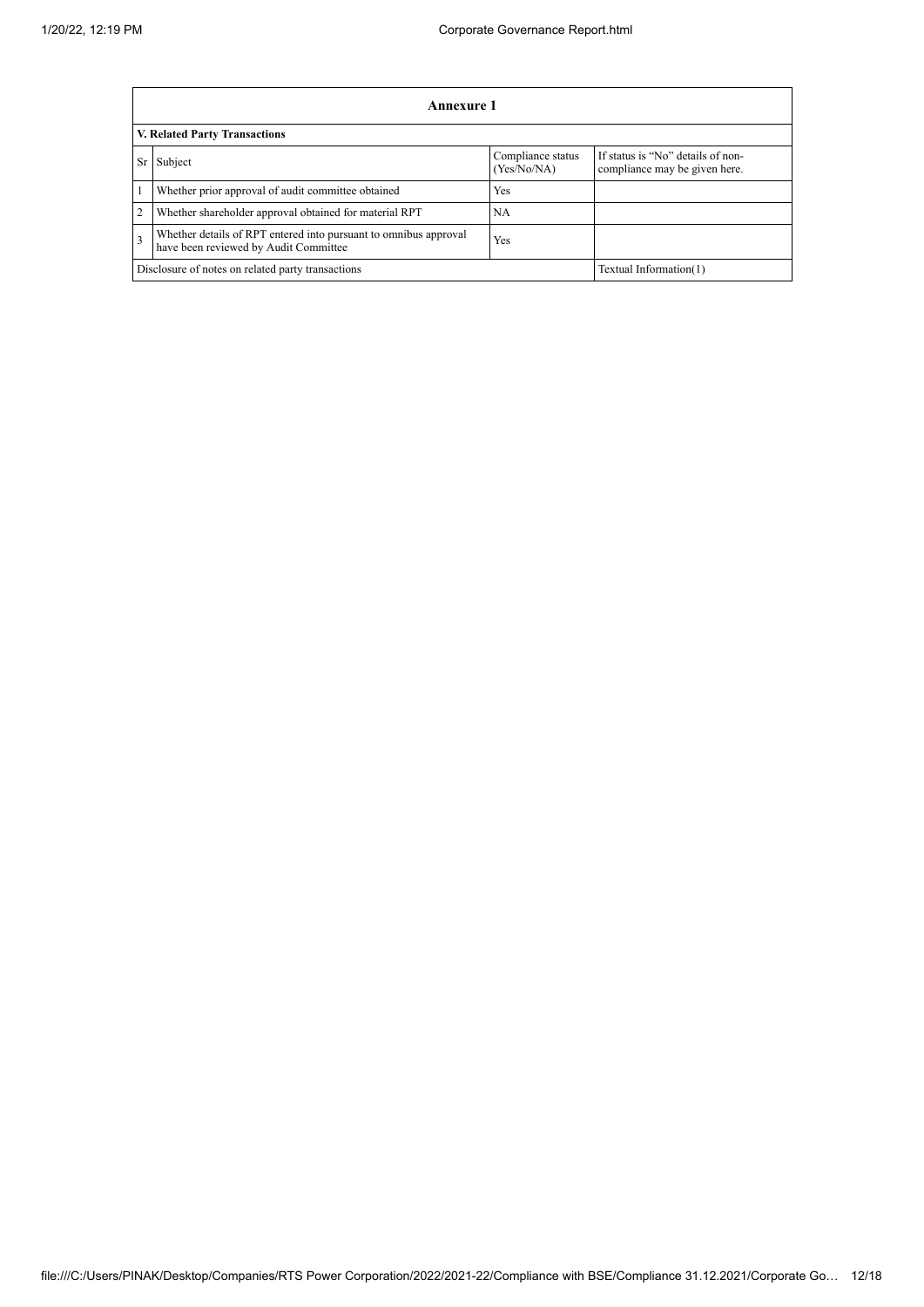|                        |                                                    |          |                                    | <b>Text Block</b> |         |                    |         |                                  |                    |
|------------------------|----------------------------------------------------|----------|------------------------------------|-------------------|---------|--------------------|---------|----------------------------------|--------------------|
|                        | <b>RELATED</b><br><b>PARTY</b><br><b>DETAILS</b>   |          |                                    |                   |         |                    |         |                                  |                    |
|                        | Related party                                      |          | Loan taken Debenture Interest Loan |                   |         | Rent (with<br>GST) |         | Total<br>Sales Salary<br>paid to |                    |
|                        |                                                    |          |                                    | (Loan<br>given)   |         |                    |         |                                  | related<br>parties |
|                        | Bhutoria<br>Investment<br>Private<br>Limited       | 55500000 |                                    |                   |         |                    |         |                                  |                    |
|                        | <b>Bhutoria</b><br><b>Brothers</b><br>Private Ltd. |          |                                    | (Taken)           | 14160   |                    |         |                                  |                    |
|                        | <b>Bhutoria</b><br>Transformers<br>&               |          |                                    |                   | 661500  |                    |         |                                  |                    |
|                        | Rectifiers<br>Private Ltd                          |          |                                    |                   |         |                    |         |                                  |                    |
| Textual Information(1) | Reengus<br>Wires Private<br>Limited                |          | 303600000                          |                   | 375000  |                    | 1252947 |                                  |                    |
|                        | (Wholly<br>owned<br>subsidiary)                    |          |                                    |                   |         |                    |         |                                  |                    |
|                        | Rajendra<br>Bhutoria<br>(Director)                 |          |                                    |                   | 2200000 |                    |         |                                  |                    |
|                        |                                                    |          |                                    | Salary            |         | Perquisites        |         |                                  |                    |
|                        | Abhay<br>Bhutoria                                  |          | 1092000                            |                   | 47181   |                    |         | 1139181                          |                    |
|                        | Managing<br>Director                               |          |                                    |                   |         |                    |         |                                  |                    |
|                        | Rajendra<br>Bhutoria                               |          | 390000                             |                   |         |                    |         | 390000                           |                    |
|                        | Wholetime<br>Director                              |          |                                    |                   |         |                    |         |                                  |                    |
|                        | Siddharth<br>Bhutoria                              |          | 450000                             |                   | 54000   |                    |         | 504000                           |                    |
|                        | Wholetime<br>Director                              |          |                                    |                   |         |                    |         |                                  |                    |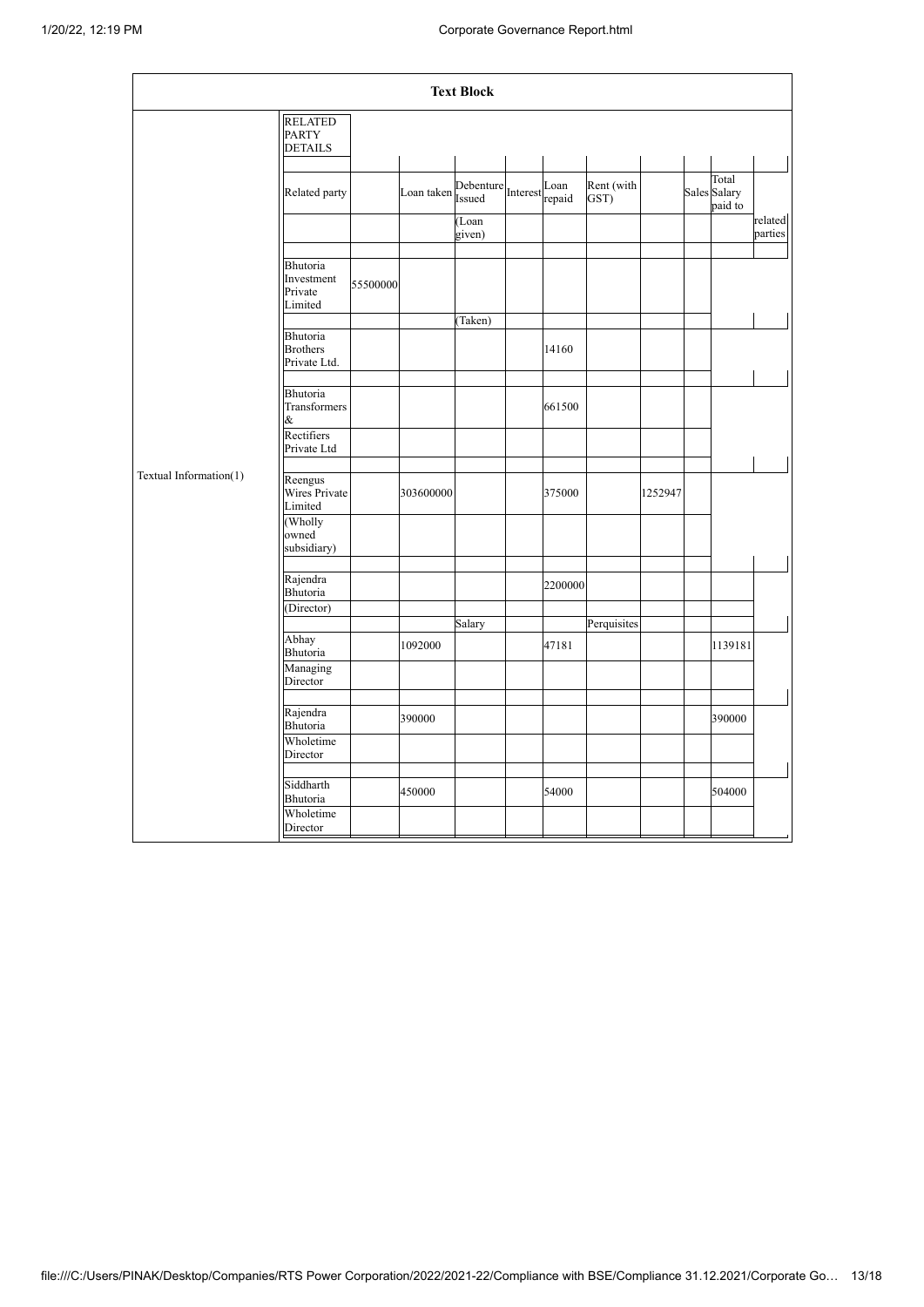|                          | <b>Annexure 1</b>                                                                                                                                                                                               |     |  |  |  |
|--------------------------|-----------------------------------------------------------------------------------------------------------------------------------------------------------------------------------------------------------------|-----|--|--|--|
|                          | <b>VI. Affirmations</b>                                                                                                                                                                                         |     |  |  |  |
|                          | Sr Subject                                                                                                                                                                                                      |     |  |  |  |
|                          | The composition of Board of Directors is in terms of SEBI (Listing obligations and disclosure requirements)<br>Regulations, 2015                                                                                | Yes |  |  |  |
| $\overline{2}$           | The composition of the following committees is in terms of SEBI(Listing obligations and disclosure requirements)<br>Regulations, 2015 a. Audit Committee                                                        | Yes |  |  |  |
| $\overline{3}$           | The composition of the following committees is in terms of SEBI(Listing obligations and disclosure requirements)<br>Regulations, 2015. b. Nomination & remuneration committee                                   | Yes |  |  |  |
| $\overline{4}$           | The composition of the following committees is in terms of SEBI(Listing obligations and disclosure requirements)<br>Regulations, 2015. c. Stakeholders relationship committee                                   | Yes |  |  |  |
| $\overline{\phantom{0}}$ | The composition of the following committees is in terms of SEBI(Listing obligations and disclosure requirements)<br>Regulations, 2015. d. Risk management committee (applicable to the top 500 listed entities) | NA  |  |  |  |
| 6                        | The committee members have been made aware of their powers, role and responsibilities as specified in SEBI<br>(Listing obligations and disclosure requirements) Regulations, 2015.                              | Yes |  |  |  |
| $\overline{7}$           | The meetings of the board of directors and the above committees have been conducted in the manner as specified in<br>SEBI (Listing obligations and disclosure requirements) Regulations, 2015.                  | Yes |  |  |  |
| 8                        | This report and/or the report submitted in the previous quarter has been placed before Board of Directors.                                                                                                      | Yes |  |  |  |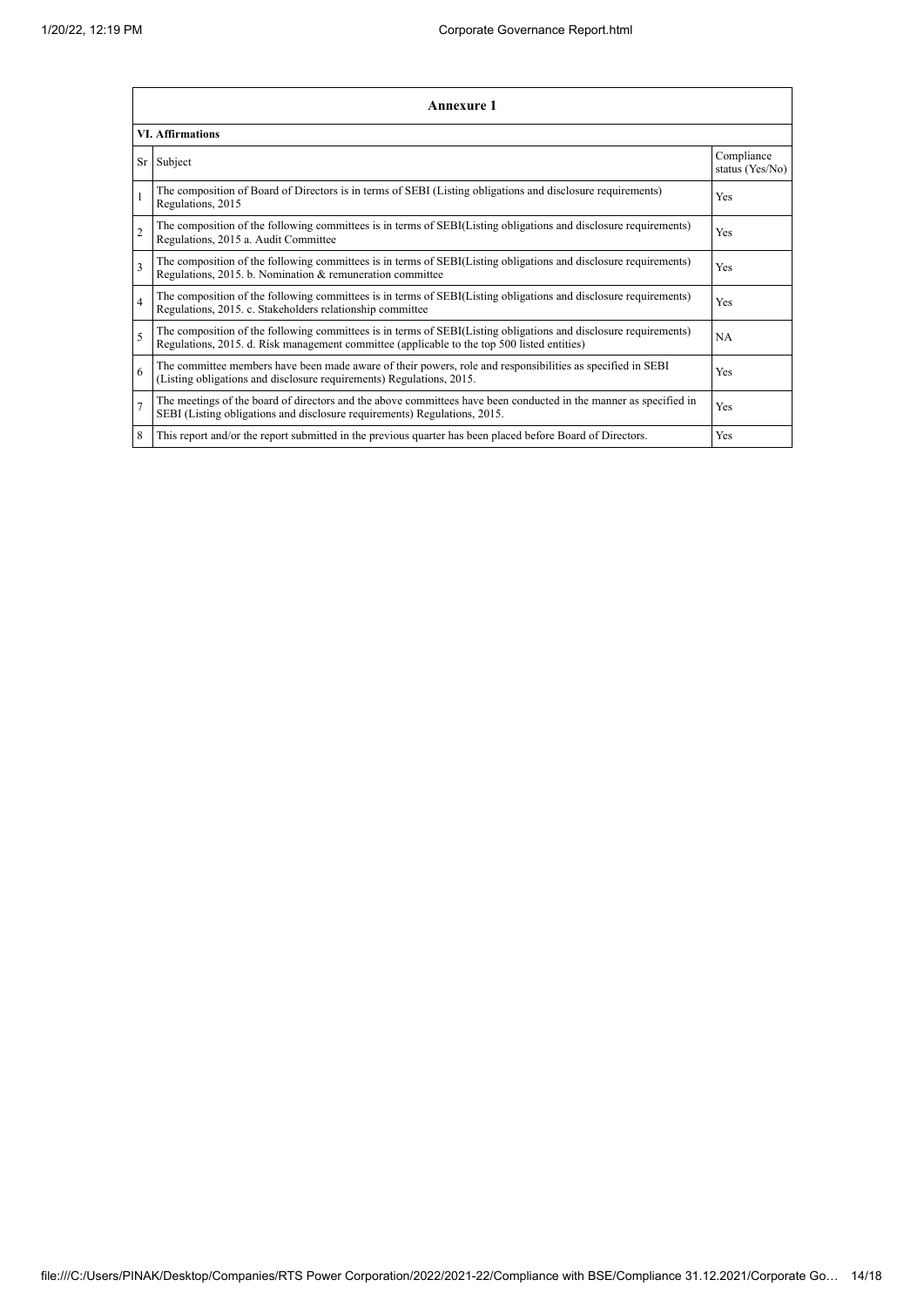| <b>Annexure 1</b> |                   |                                          |  |
|-------------------|-------------------|------------------------------------------|--|
| ' Sr              | Subject           | Compliance status                        |  |
|                   | Name of signatory | Sandip Giupta                            |  |
|                   | Designation       | Company Secretary and Compliance Officer |  |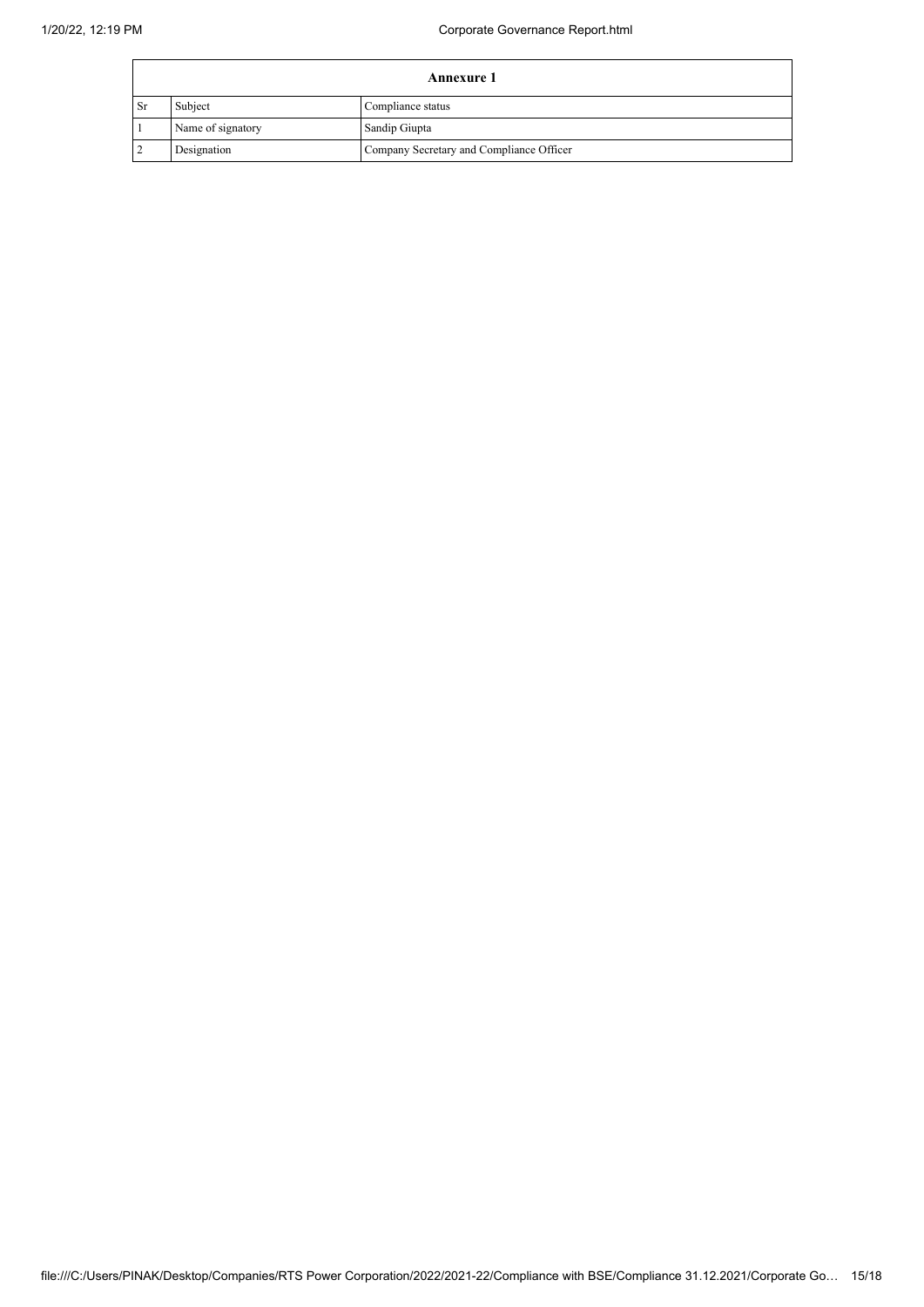**Text Block**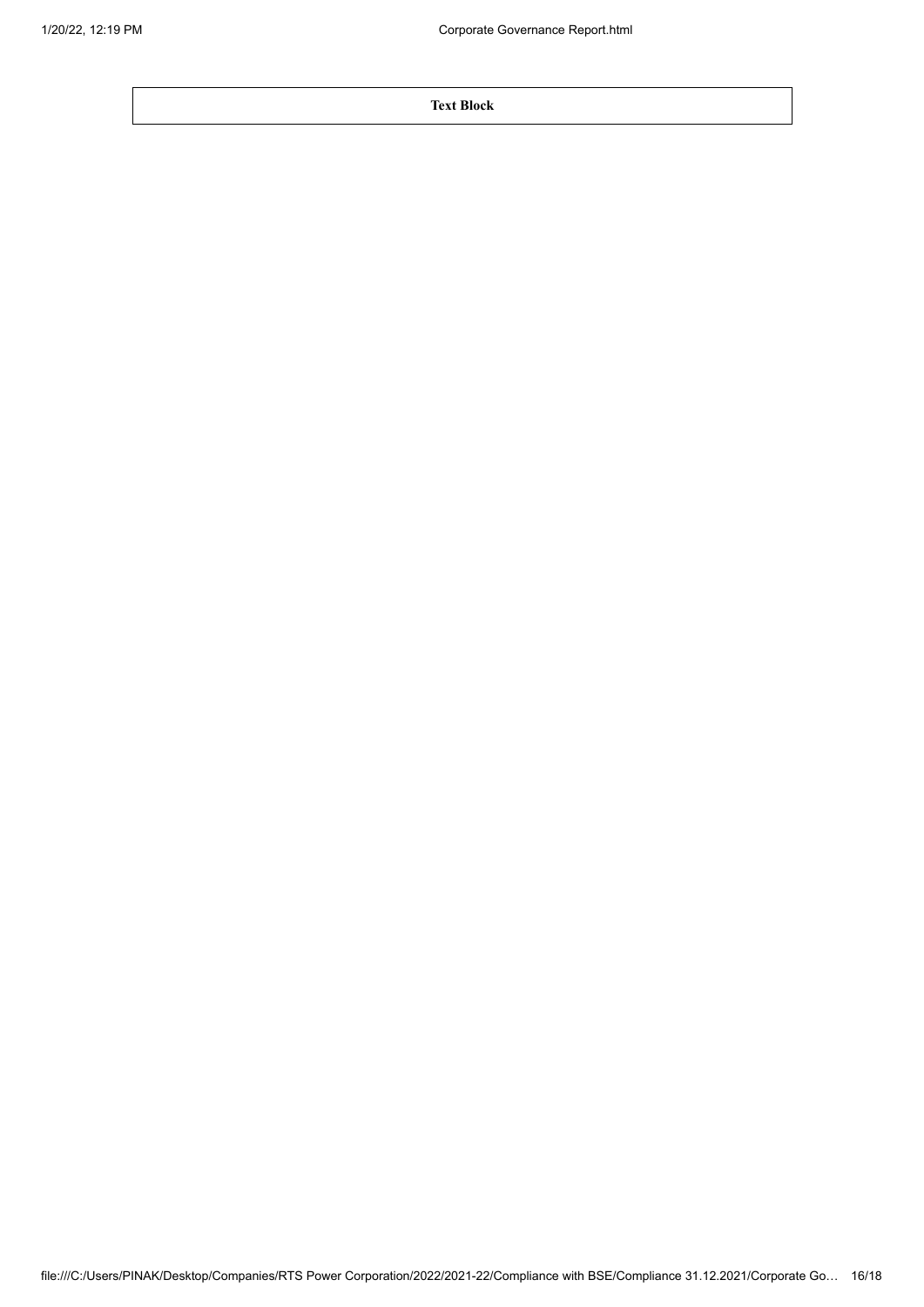| <b>Signatory Details</b> |                                          |  |  |
|--------------------------|------------------------------------------|--|--|
| Name of signatory        | Sandip Gupta                             |  |  |
| Designation of person    | Company Secretary and Compliance Officer |  |  |
| Place                    | Kolkata                                  |  |  |
| Date                     | 17-01-2022                               |  |  |